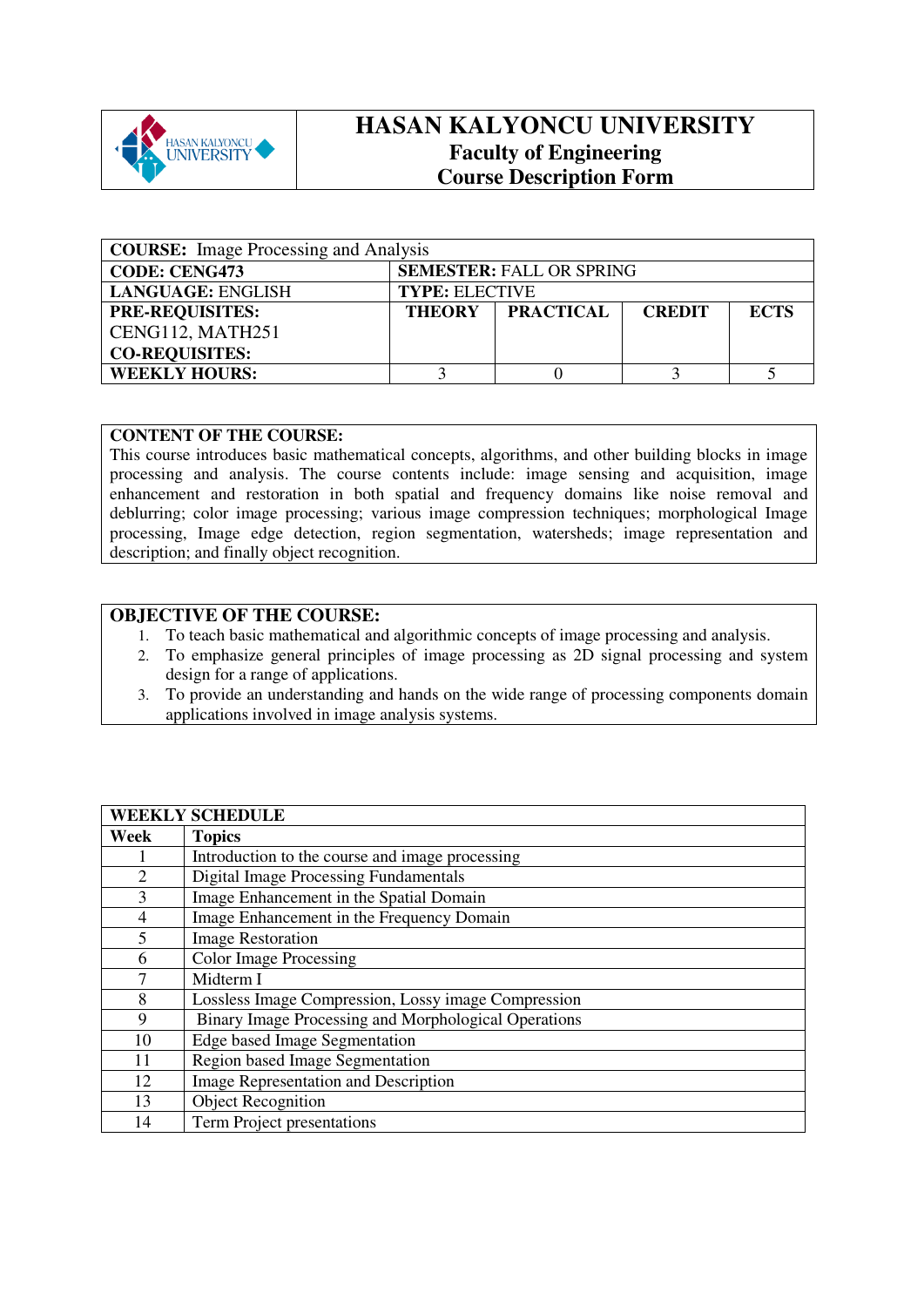**TEXTBOOK:** Gonzalez, R. C., and Woods, R. E., 2008.Digital Image Processing, Prentice Hall, (3rd Edition).

### **REFERENCE BOOKS:**

Gonzalez, R. C., and Woods, R. E., Eddins, S., 2004. Digital Image Processing using MATLAB. Pearson, Prentice Hall. [4] Sonka, M., Hlavac, V., Boyle, R.,2007. Image Processing: Analysis and Machine Vision, Chapman & Hall Computing, 3rd edition.

# **EVALUATION SYSTEM:**

| <b>IN-TERM STUDIES</b>       | <b>QUANTITY</b> | PERCENTAGE (%) |
|------------------------------|-----------------|----------------|
| Midterm Exam                 |                 | 20             |
| Homework                     |                 | 15             |
| Project work                 |                 | 15             |
| Quiz                         | 3               | 5              |
| Final Exam                   |                 | 45             |
| <b>TOTAL</b>                 | 11              | 100            |
| <b>CONTRIBUTION OF</b>       | 10              | 55             |
| <b>INTERM STUDIES TO</b>     |                 |                |
| <b>OVERALL GRADE</b>         |                 |                |
| <b>CONTRIBUTION OF FINAL</b> |                 | 45             |
| <b>EXAMINATION TO</b>        |                 |                |
| <b>OVERALL GRADE</b>         |                 |                |
| TOTAL                        | 11              | 100            |

| <b>COURSE CATEGORY:</b>        | PERCENTAGE (%) |
|--------------------------------|----------------|
| Mathematics and Basic Sciences | 40             |
| Engineering                    | 30             |
| <b>Engineering Design</b>      | 30             |
| Social Sciences                |                |

| <b>TABLE OF ECTS / WORKLOAD:</b>              |                 |                 |                |
|-----------------------------------------------|-----------------|-----------------|----------------|
| <b>Activities</b>                             | <b>QUANTITY</b> | <b>Duration</b> | <b>Total</b>   |
|                                               |                 | (Hour)          | Workload       |
| <b>Course Duration</b>                        | 13              |                 | 39             |
| Hours for off-the-classroom study (Pre-study, | 14              | 4               | 56             |
| practice)                                     |                 |                 |                |
| Laboratory works                              |                 |                 |                |
| Mid-term                                      | $\overline{2}$  | $\overline{2}$  | 4              |
| Final examination                             |                 | $\overline{2}$  | $\overline{2}$ |
| Homework                                      | 3               |                 | 15             |
| Quiz                                          | 3               | 3               | 9              |
| Project work                                  |                 | 20              | 20             |
| <b>Total Work Load</b>                        |                 |                 | 140            |
| <b>Total Work Load / 30</b>                   |                 |                 | 4.67           |
| <b>ECTS Credit of the Course</b>              |                 |                 | 5              |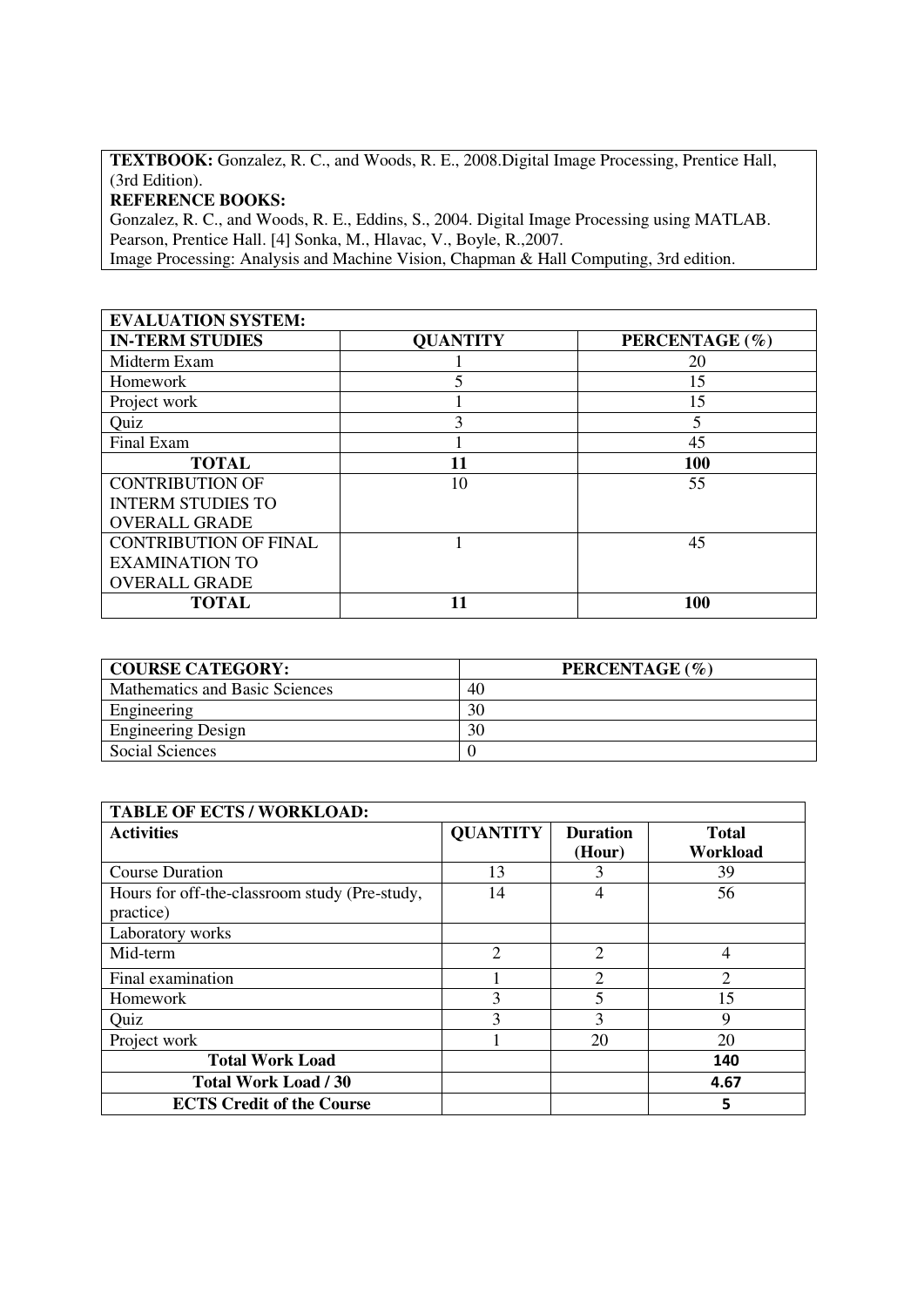|                 | PO <sub>1</sub>                                | <b>PO2</b> | <b>PO3</b> | <b>PO4</b> | PO <sub>5</sub> | <b>PO6</b> | PO <sub>7</sub> | PO <sub>8</sub> | PO <sub>9</sub> | <b>PO10</b> | <b>PO11</b> |
|-----------------|------------------------------------------------|------------|------------|------------|-----------------|------------|-----------------|-----------------|-----------------|-------------|-------------|
| LO1             |                                                |            |            |            |                 |            |                 |                 |                 |             |             |
| LO2             |                                                |            |            |            |                 |            |                 |                 |                 |             |             |
| LO <sub>3</sub> |                                                |            |            |            |                 |            |                 |                 |                 |             |             |
| LO <sub>4</sub> |                                                |            |            |            |                 |            |                 |                 |                 |             |             |
|                 | PO: Program Outcomes   LO: Learning Outcomes   |            |            |            |                 |            |                 |                 |                 |             |             |
|                 | Values: 0: None   1: Low   2: Medium   3: High |            |            |            |                 |            |                 |                 |                 |             |             |

| <b>INSTRUCTOR(S):</b>         | Asst. Prof. Dr. Abdul Hafiz<br><b>ABDULHAFIZ</b> |
|-------------------------------|--------------------------------------------------|
| <b>FORM PREPARATION DATE:</b> | 22/05/2019                                       |

| PROGRAM OUTCOMES:                                                                                                                                                                                                                                                                                                                                                                                                                                                                                                                                                                                                                                                                                                                                                                                                                                                                                                                                                                                                                                                                                                                                                                                                                                                                                                                                                                                                                                                                                                                                                                                                                                                                                                                                                                                                 |
|-------------------------------------------------------------------------------------------------------------------------------------------------------------------------------------------------------------------------------------------------------------------------------------------------------------------------------------------------------------------------------------------------------------------------------------------------------------------------------------------------------------------------------------------------------------------------------------------------------------------------------------------------------------------------------------------------------------------------------------------------------------------------------------------------------------------------------------------------------------------------------------------------------------------------------------------------------------------------------------------------------------------------------------------------------------------------------------------------------------------------------------------------------------------------------------------------------------------------------------------------------------------------------------------------------------------------------------------------------------------------------------------------------------------------------------------------------------------------------------------------------------------------------------------------------------------------------------------------------------------------------------------------------------------------------------------------------------------------------------------------------------------------------------------------------------------|
| PO1: Adequate knowledge in mathematics, science<br>and engineering subjects pertaining to the relevant<br>discipline; ability to use theoretical and applied<br>knowledge in these areas in complex engineering<br>problems.<br>PO2: Ability to identify, formulate, and solve<br>complex engineering problems; ability to select and<br>apply proper analysis and modeling methods for this<br>purpose.<br>PO3: Ability to design a complex system, process,<br>device or product under realistic constraints and<br>conditions, in such a way as to meet the desired result;<br>ability to apply modern design methods for this<br>purpose.<br>PO4: Ability to devise, select, and use modern<br>techniques and tools needed for analyzing and solving<br>complex problems encountered in engineering<br>practice; ability to employ information technologies<br>effectively.<br>PO5: Ability to design and conduct experiments,<br>gather data, analyze and interpret results for<br>investigating complex engineering problems or<br>discipline specific research questions.<br>PO6: Ability to work efficiently in intra-disciplinary<br>and multi-disciplinary teams; ability to work<br>individually.<br>PO7: Ability to communicate effectively in Turkish,<br>both orally and in writing; knowledge of a minimum<br>of one foreign language; ability to write effective<br>reports and comprehend written reports, prepare<br>design and production reports, make effective<br>presentations, and give and receive clear and<br>intelligible instructions.<br>PO8: Recognition of the need for lifelong learning;<br>ability to access information, to follow developments<br>in science and technology, and to continue to educate<br>him/herself.<br>PO9: Consciousness to behave according to ethical |
|                                                                                                                                                                                                                                                                                                                                                                                                                                                                                                                                                                                                                                                                                                                                                                                                                                                                                                                                                                                                                                                                                                                                                                                                                                                                                                                                                                                                                                                                                                                                                                                                                                                                                                                                                                                                                   |